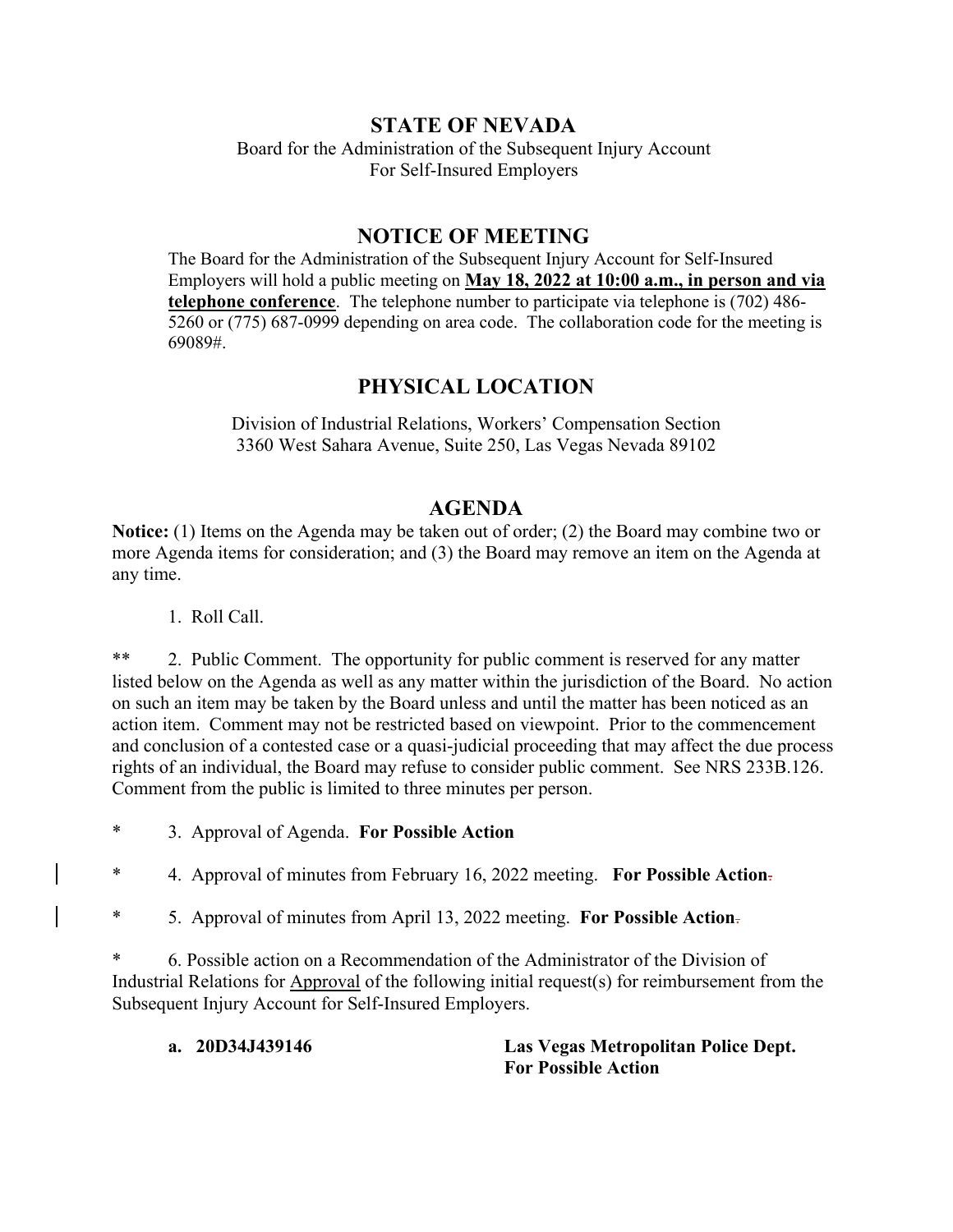\* 7. Possible action on a Recommendation of the Administrator of the Division of Industrial Relations for Approval of the following supplemental request(s) for reimbursement from the Subsequent Injury Account for Self-Insured Employers.

**a. 12D34C227726 Las Vegas Metropolitan Police Dept. For Possible Action**

- 8. Additional Items:
- \*\* a. General Matters of Concern to Board Members Regarding Matters Not Appearing on the Agenda.
- \*\* b. Old and New business.

**\*\*** 9. Public Comment. The opportunity for public comment is reserved for any matter within the jurisdiction of the Board. No action on such an item can be taken by the Board unless and until the matter has been agendized as an action item. Comment from the public is limited to three minutes per person.

\* 10. Adjournment. **For Possible Action** 

Single-asterisked items are matters upon which the Board may take possible action. Double-asterisked items are matters upon which the Board take no action until the matter itself has been specifically included on an agenda as an item upon which action may be taken.

Any person with a disability as defined by the Americans with Disabilities Act who requires special assistance to participate in the meeting may contact, at least two days prior to the meeting, Barbara Foster at the Division of Industrial Relations, 3360 West Sahara Avenue, Suite 250, Las Vegas, Nevada 89102, or by calling (702) 486-9019 to arrange for reasonable accommodations.

This Notice has been posted at the following locations:

Division of Industrial Relations, 3360 West Sahara Avenue, Suite 250, Las Vegas Nevada 89102

Division of Industrial Relations, 400 West King Street, Suite 400, Carson City, Nevada 89710